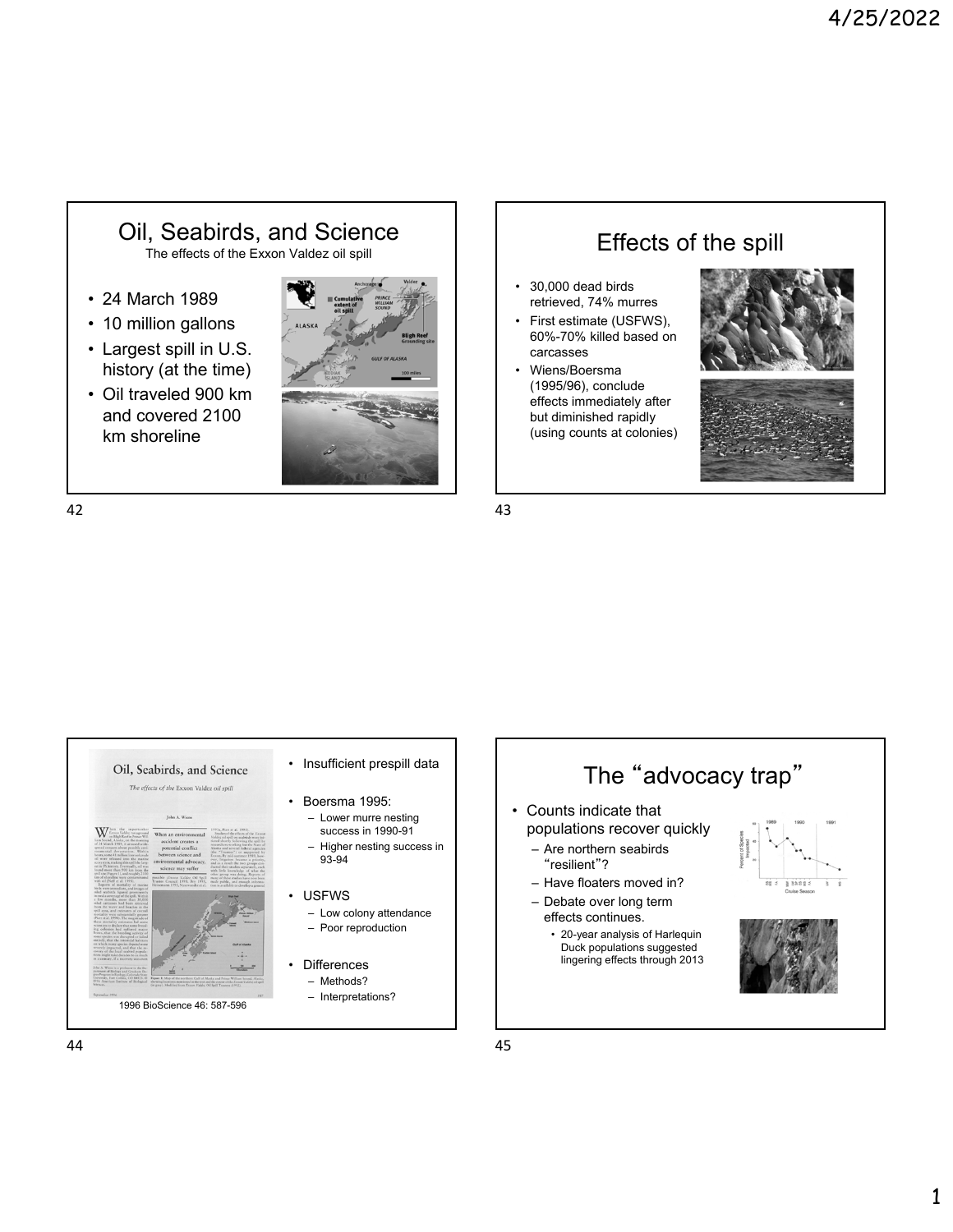

- 20 April -15 July 2010
- 210 million gallons
- 68,000 sq miles
- Haney et al. (2014): • Estimated 600,000 – 800,000 bird mortalities
- Long term effects unknown
	- Bird mortalities not proportional to Exxon Valdez spill